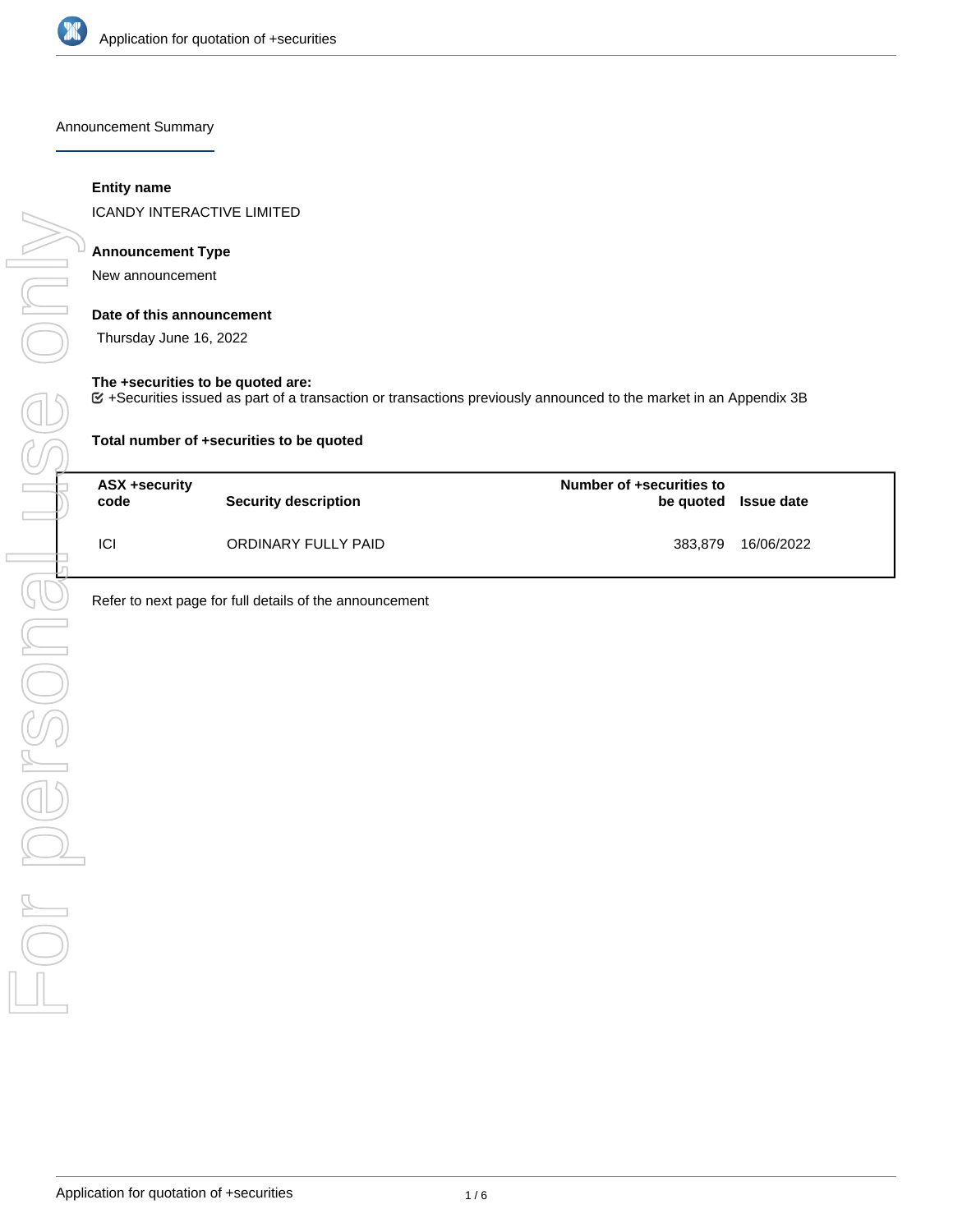

Part 1 - Entity and announcement details

# **1.1 Name of entity**

ICANDY INTERACTIVE LIMITED

We (the entity named above) apply for +quotation of the following +securities and agree to the matters set out in Appendix 2A of the ASX Listing Rules.

**1.2 Registered number type**

ABN

**Registration number** 87604871712

**1.3 ASX issuer code**

ICI

**1.4 The announcement is**

New announcement

# **1.5 Date of this announcement**

16/6/2022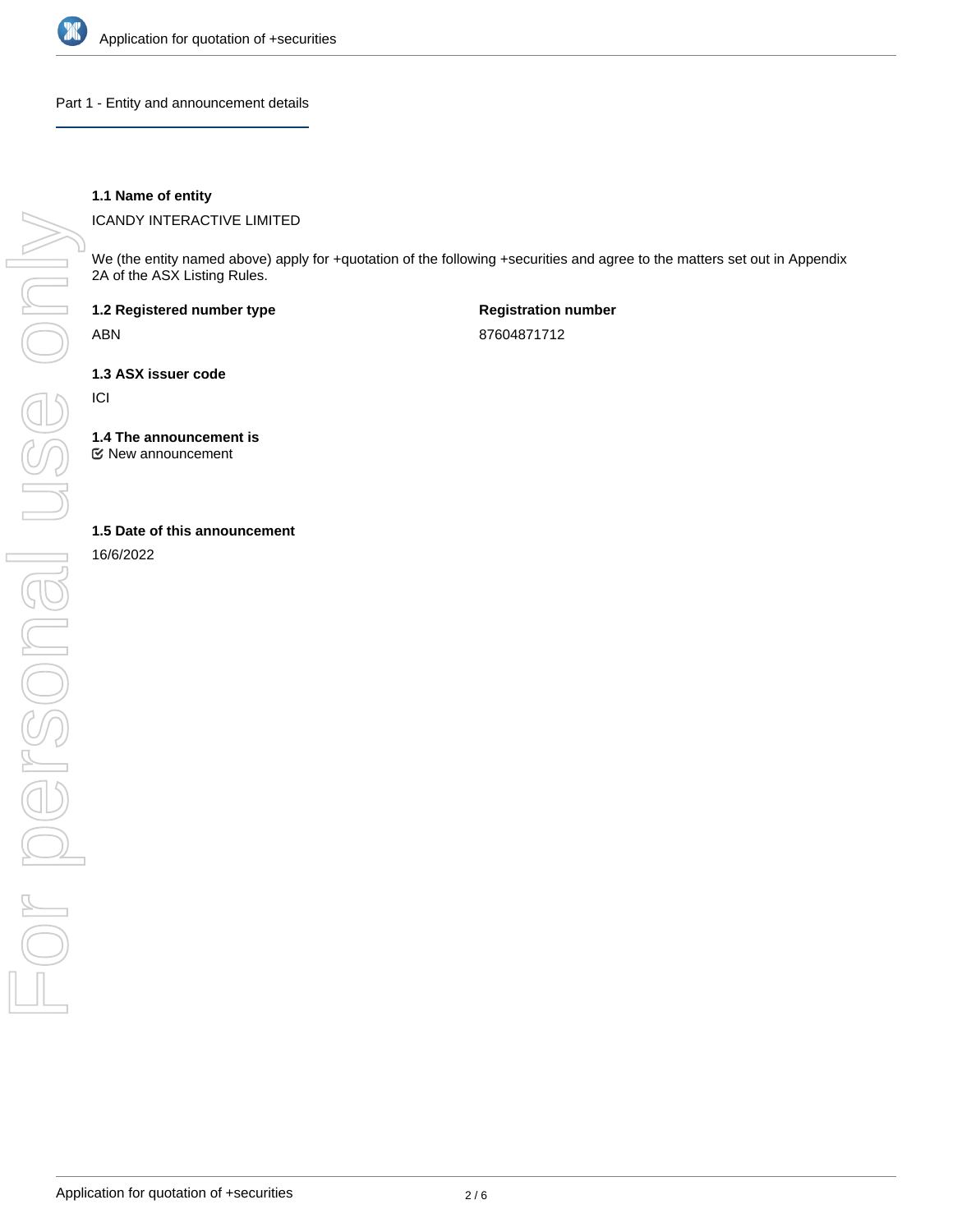

# Part 2 - Type of Issue

+Securities issued as part of a transaction or transactions previously announced to the market in an Appendix 3B

|  |  | Previous Appendix 3B details: |
|--|--|-------------------------------|
|  |  |                               |

| <b>Announcement Date and</b><br>Time | <b>Announcement Title</b>                                                     | Selected Appendix 3B to submit quotation<br>reguest |
|--------------------------------------|-------------------------------------------------------------------------------|-----------------------------------------------------|
| 08-Jun-2022 09:17                    | New - Proposed issue of securities - ICI   A placement or other type of issue |                                                     |

**2.3a.2 Are there any further issues of +securities yet to take place to complete the transaction(s) referred to in the Appendix 3B?** Yes

# **2.3a.3 Please provide details of the further issues of +securities yet to take place to complete the transaction(s) referred to in the Appendix 3B**

4,222,670 fully paid ordinary shares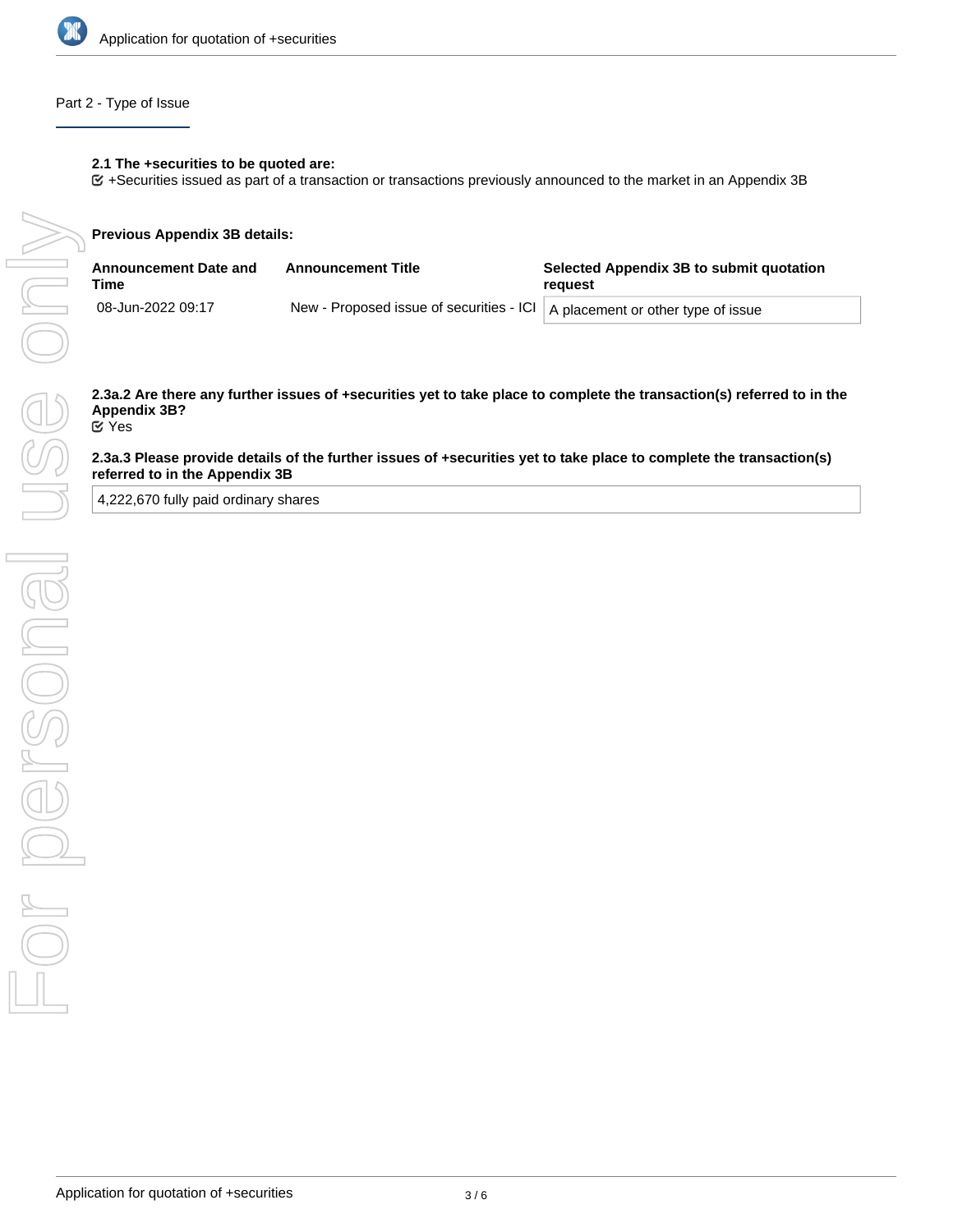

Part 3A - number and type of +securities to be quoted where issue has previously been notified to ASX in an Appendix 3B

### Placement Details

# **ASX +security code and description**

ICI : ORDINARY FULLY PAID

# **Issue date** 16/6/2022

### Distribution Schedule

**Provide a distribution schedule for the new +securities according to the categories set out in the left hand column including the number of recipients and the total percentage of the new +securities held by the recipients in each category.**

| Number of +securities held | <b>Number of holders</b> | Total percentage of +securities held<br>For example, to enter a value of 50%<br>please input as 50.00 |
|----------------------------|--------------------------|-------------------------------------------------------------------------------------------------------|
| $1 - 1,000$                |                          | %                                                                                                     |
| $1,001 - 5,000$            |                          | %                                                                                                     |
| $5,001 - 10,000$           |                          | %                                                                                                     |
| 10,001 - 100,000           |                          | %                                                                                                     |
| 100,001 and over           |                          | $\%$                                                                                                  |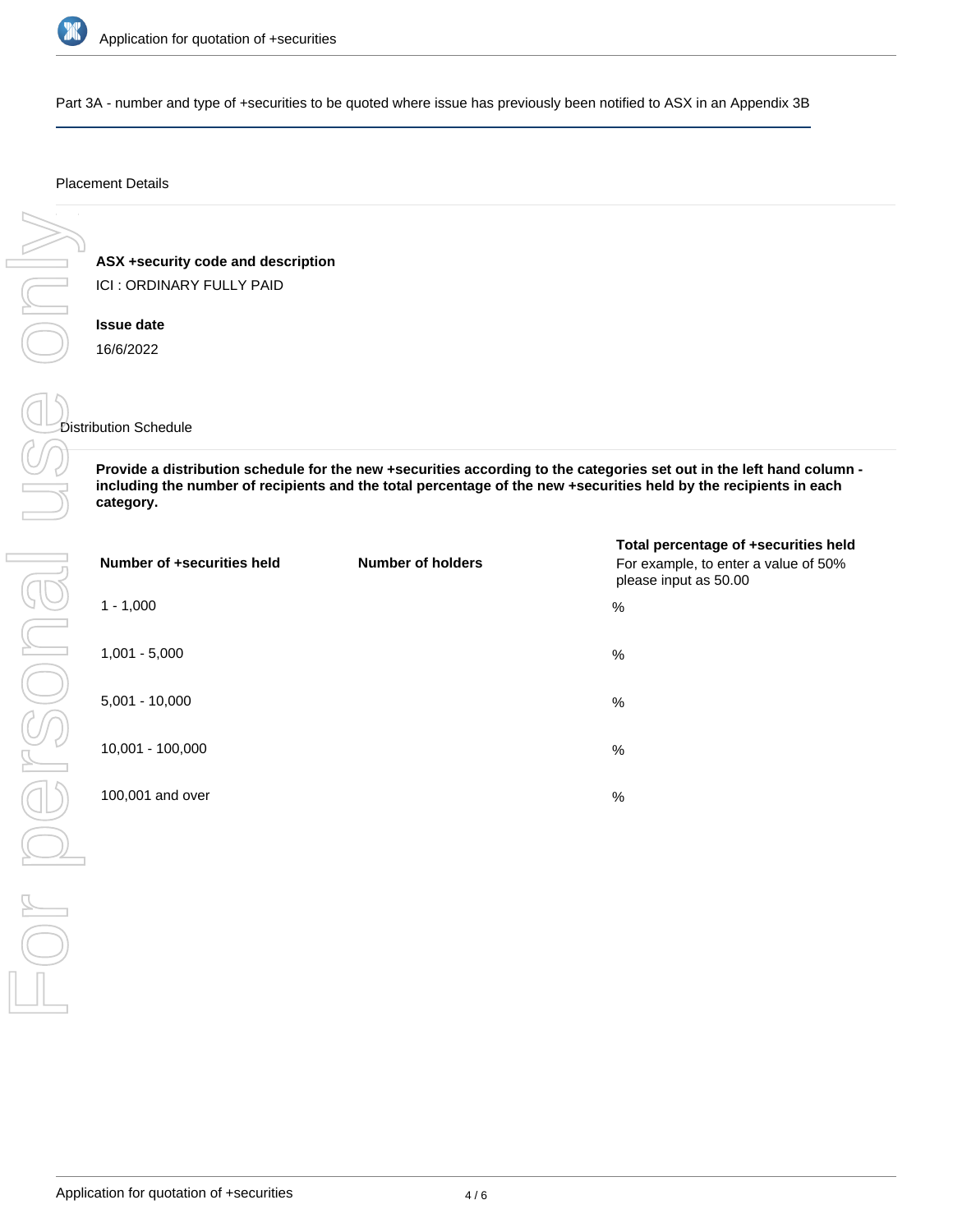

Issue details

# **Number of +securities to be quoted**

383,879

# **Are the +securities being issued for a cash consideration?**

No

# **Please describe the consideration being provided for the +securities**

Tranche 1 of 12 for part consideration of 60% acquisition of Flying Sheep Studios GmbH.

### **Please provide an estimate (in AUD) of the value of the consideration being provided per +security for the +securities to be quoted**

50,288.150000

# **Any other information the entity wishes to provide about the +securities to be quoted**